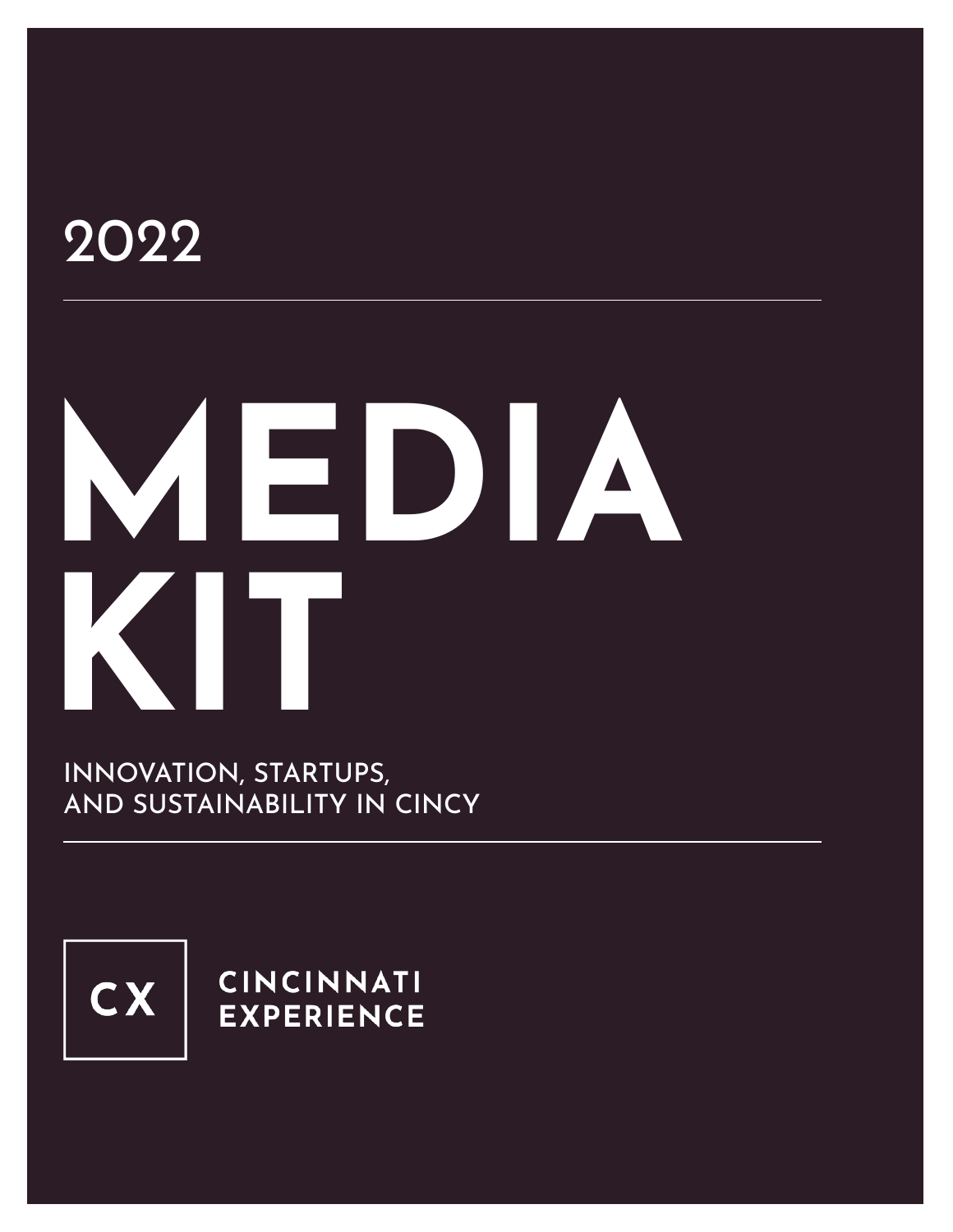#### INNOVATION, STARTUPS, AND SUSTAINABILITY IN CINCY



Everybody knows about San Francisco's Silicon Valley, but it's 2022: The true spotlight going forward's going to be on the Silicon Heartland - Ohio and the Cincy area.

### CINCY INNOVATION FAST FACTS

- The University of Cincinnati received the 2021 IEP Talent Award from the Association of Public & Land-Grant Universities. This award honors an institution with exemplary initiatives in education and workforce development.
- In 2021, Ohio funded two additional innovation districts in Cleveland and Columbus, both  $\ddot{\bullet}$ ready to leverage the model established by Cincy.
- The Cincinnati Innovation District announced partnerships with Lightship Foundation, Great American Insurance Company, and Orange Grove Bio into our innovation ecosystem.

The Cincinnati Innovation District has overseen:

- A 185% increase in issued patents
- A 159% increase in tech disclosures
- **\$3.3B** in total regional impact
- The launch of 198 startups
- The creation of 1,790 jobs
- …in less than three years. The 1819 Innovation Hub is at capacity (and we're just getting started).

#### INVENTIONS AND INSPIRATION IN OHIO

Ohio's Silicon

Heartland is home to a new Intel silicon chip factory, three solar panel manufacturing plants, the Lordstown Motors electric vehicle manufacturing plant, and productive hubs of solar energy equipment manufacturing.

Cincy is a **major biotech** 

hub. Orange Grove Bio, a biotech company, relocated their HQ from New York to Cincinnati. "We moved our headquarters to the Cincinnati Innovation District because of the people. People are the underlying foundation of any business." - Ryan Fox, Chief Business Operations Officer

Cincy has more than 10 hospitals and numerous bioscience research companies. It's also home to Cincinnati Children's, a pediatric care and research institution consistently ranked in the top five hospitals in the nation.

Cincinnati Innovation District, powered by the University of Cincinnati, has overseen \$3.3 billion in total regional impact (and nearly 200 start-ups).

- Ohio is the birthplace of aviation!
	- Cincy is only about 50 miles from where the Wright Brothers built their pioneering airplane.
	- The National Museum of the United States Air Force is a great day trip destination.

Get more info about Cincy's startups and entrepreneurs **[RIGHT HERE.](https://www.cincinnatiexperience.com/topics/start-up-scene/)** 

- CVG was named Best Regional Airport in North America in 2021 by Skytrax.
- Home to the GE Aviation Headquarters